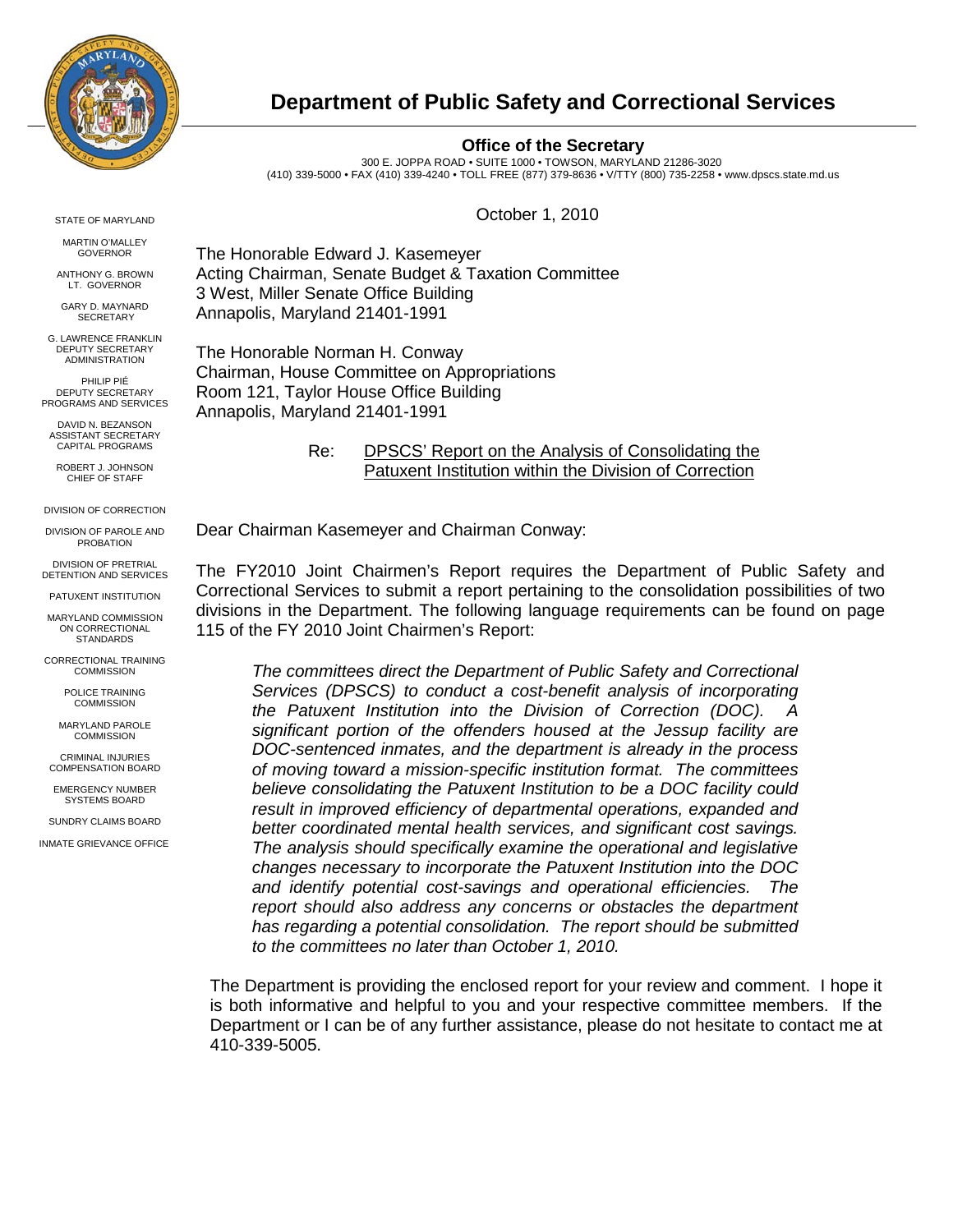Sincerely, Naynard Gary D. Maynard Secretary

Attachment

c: Senator James E. DeGrange, Sr., Chair, Senate Public Safety, Transportation, and Environment Subcommittee Delegate James Proctor, Vice Chair, House Committee on Appropriations Delegate Galen Clagett, Chair, House Subcommittee on Public Safety and **Administration** Members of the Senate Budget and Taxation Committee Members of the House Committee on Appropriations Mr. Matthew Gallagher, Chief of Staff, Governor's Office Mr. Ted Dallas, Deputy Chief of Staff, Governor's Office Mr. Joseph Bryce, Governor's Chief Legislative and Policy Officer Ms. Stacy Mayer, Governor's Deputy Legislative Officer Mr. Warren G. Deschenaux, Director, Department of Legislative Services Ms. Rebecca M. Ruff, Policy Analyst, Department of Legislative Services Ms. Diane Lucas, Supervisor, Department of Budget and Management Mr. Christopher Zwicker, Budget Analyst, Department of Budget and Management Mr. Joshua Watters, Staff, House Committee on Appropriations Mr. David Smulski, Staff, Senate Budget and Taxation Committee Ms. Cathy Kramer, Department of Legislative Services Ms. Sarah Albert, Department of Legislative Services Deputy Secretary G. Lawrence Franklin, DPSCS Deputy Secretary Phillip Pié, DPSCS Assistant Secretary David Bezanson, DPSCS Chief of Staff Robert J. Johnson, DPSCS Commissioner J. Michael Stouffer, DOC Director Randall Nero, Ph.D., Patuxent Institution Director Rhea L. Harris, Office of Legislative Affairs, DPSCS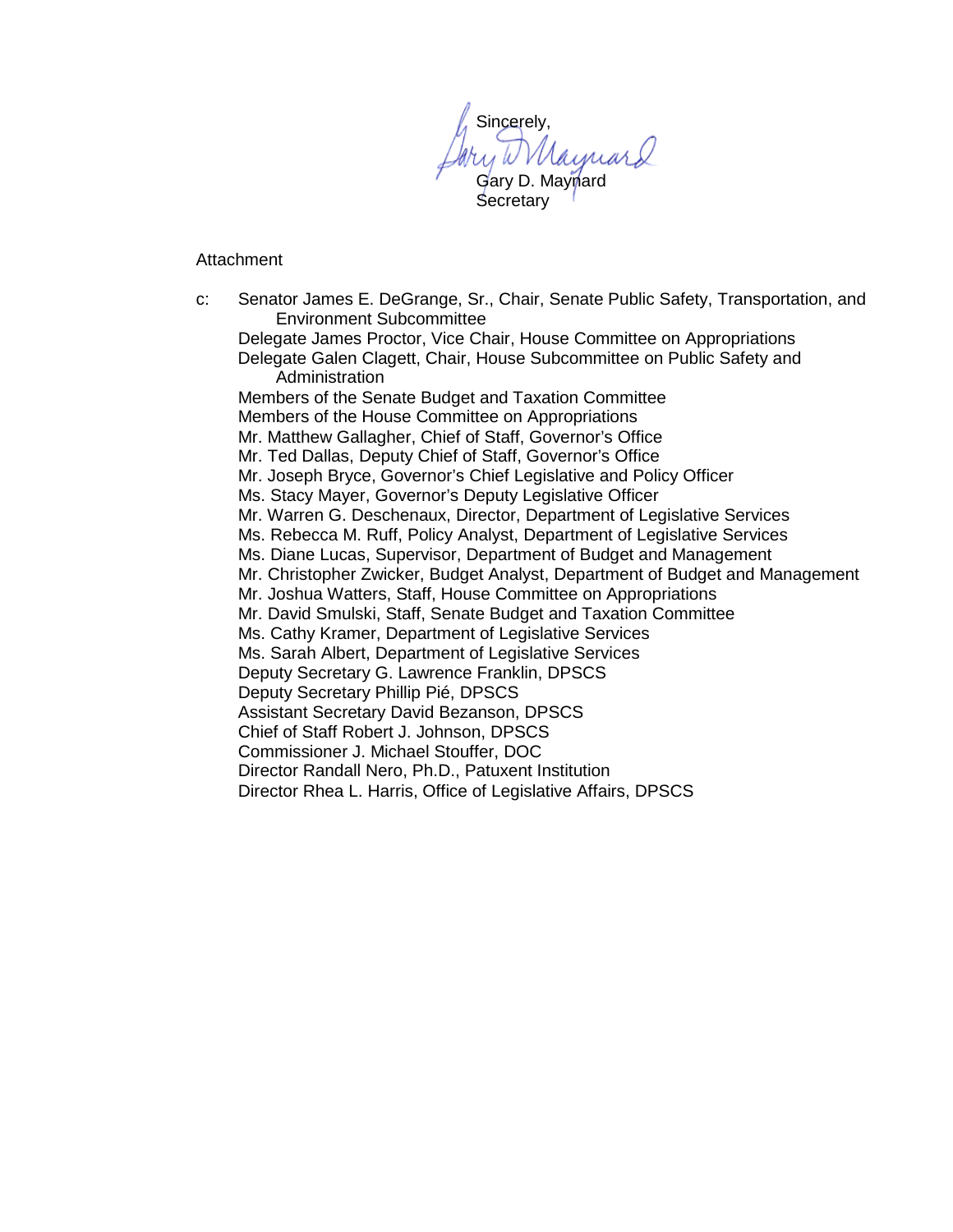

# **DEPARTMENT OF PUBLIC SAFETY**

## **AND CORRECTIONAL SERVICES**

**Joint Chairmen's Report on**

## **Analysis of Consolidating the Patuxent Institution**

**Within the Division of Correction**

**October 1, 2010**

Martin O'Malley, Governor Anthony Brown, Lt. Governor Gary D. Maynard, Secretary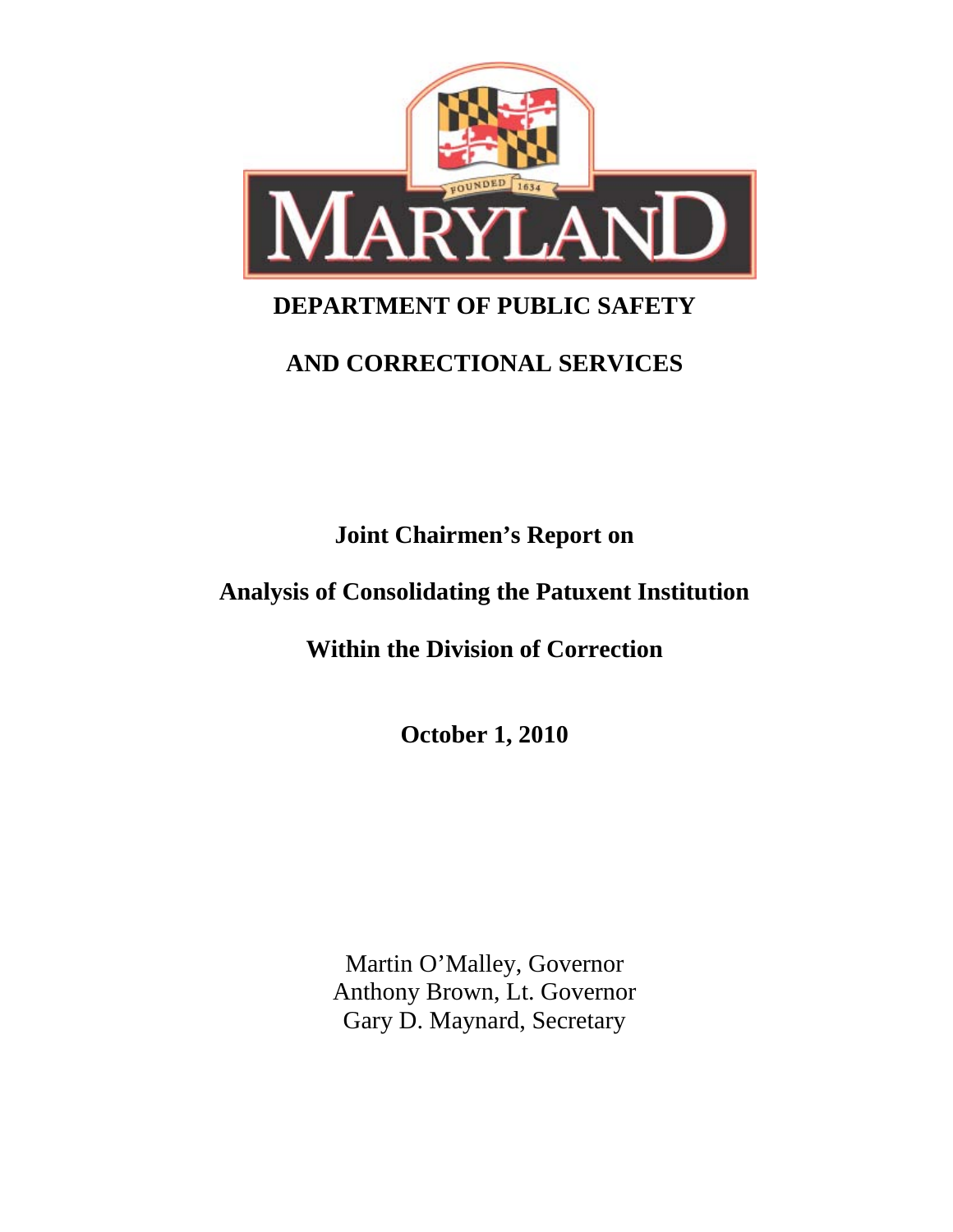### **Executive Summary**

The FY2010 Joint Chairmen's Report requires the Department of Public Safety and Correctional Services ("DPSCS") to conduct an analysis and provide information on consolidating the Patuxent Institution within the Division of Correction (DOC). Specifically, the following information was requested:

> *…a cost-benefit analysis of incorporating the Patuxent Institution into the Division of Correction (DOC). A significant portion of the offenders housed at the Jessup facility are DOCsentenced inmates, and the department is already in the process of moving toward a mission-specific institution format. The committees believe consolidating the Patuxent Institution to be a DOC facility could result in improved efficiency of departmental operations, expanded and better coordinated mental health services, and significant cost savings. The analysis should specifically examine the operational and legislative changes necessary to incorporate the Patuxent Institution into the DOC and identify potential cost-savings and operational efficiencies. The report should also address any concerns or obstacles the department has regarding a potential consolidation. The report should be submitted to the committees no later than October 1, 2010.*

#### **Patuxent Institution**

Patuxent Institution is a maximum security correctional facility housing approximately 900 offenders. Since its inception in 1955, the Patuxent Institution has responded to the changing treatment needs of offenders incarcerated within the Department of Public Safety and Correctional Services by evolving into the multifaceted correctional facility.

The maximum capacity of current programs at the Patuxent Institution is summarized in the chart below:

| <b>Patuxent Clinical Programs</b>    |             |
|--------------------------------------|-------------|
| Male Eligible Person (EP)            | 226         |
| Female EP/Youth                      | 60          |
| Male Patuxent Youth                  | 160         |
| Pretreatment                         | 120         |
| Parole Violator Program              | 60          |
| <b>Lifer Risk Assessment</b>         | 8           |
| Total                                | 594         |
| <b>DOC Clinical Programs</b>         |             |
| Correctional Mental Health Clinic at |             |
| Jessup (CMHC-J)                      | 192         |
| <b>Regimented Offender Treatment</b> |             |
| Center (ROTC)                        | <u> 100</u> |
| Total                                | 292         |
| DOC Housing                          |             |
| <b>DOC Male Overflow</b>             | 60          |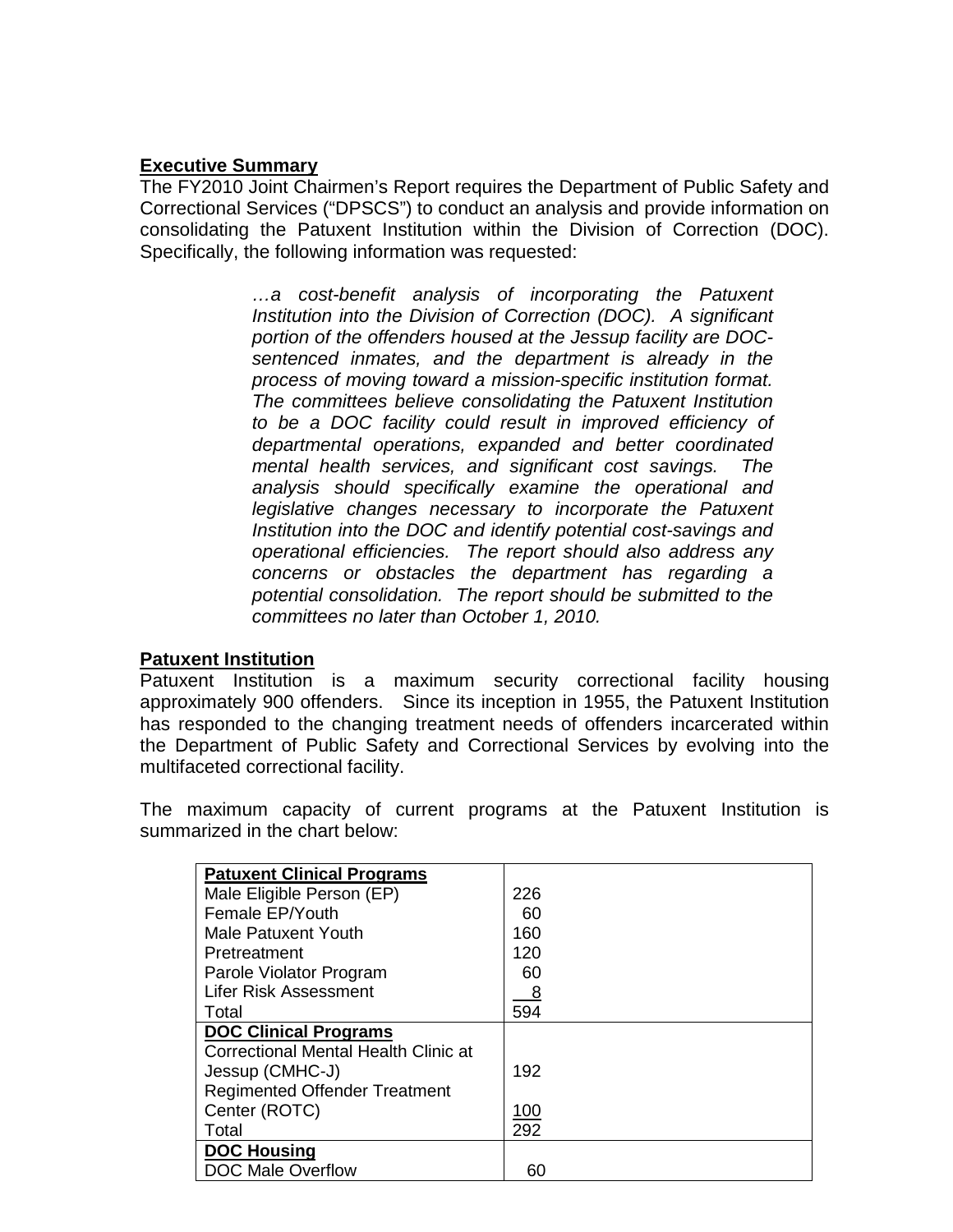| DOC Female Overflow | 48  |
|---------------------|-----|
| MCE Workers         | 10  |
| Total               | 120 |

**Patuxent Clinical Programs:** These programs are administered by existing clinical state employees.

**DOC Clinical Programs:** These programs are administered by private vendors with support from existing clinical state employees.

**DOC Housing:** These are inmates who are either Maryland Correctional Enterprise workers or being temporarily housed for the Division of Correction. Mental Health services are supported by existing clinical state employees.

### **Cost –Benefit Analysis:**

Patuxent Institution has an appropriation of \$46,465,049 for FY 2011. Seventy-four percent of Patuxent's FY2011 appropriation (\$34,506,000) is staffing cost, approximately 80% of which is for correctional officer staff. The remaining 20% of staffing cost includes management, clinical, and support personnel. The remaining 26% of the appropriation is comprised of costs associated with operating any facility such as fuel and utilities, supplies and equipment, contractual services, communications, vehicle maintenance, and subsidies for inmate services (i.e. commissary, wages, etc.). As long as Patuxent operates, the core functions of this correctional facility will necessitate these expenditures regardless of whether it is consolidated with the Division of Correction or is maintained as a distinctly separate correctional facility.

Staffing, the largest portion of the institution's appropriation, is its most important expenditure. Custodial and administrative/management staffing for a 24 hours a day, 7 days a week operation is essential to maintaining an inmate management structure. Non-uniformed support and clinical staff are also necessary to provide programs and services to the inmates.

The programs and services offered to inmates at the Patuxent Institution are essential to DPSCS' strategy for preparing offenders to return to society. The Patuxent's Eligible Persons and Youth programs have shown the lowest recidivism rates across the State. The Patuxent Institution has also provided space and staff resources to programs benefiting DOC inmates. Any reduction in staff resources will impact the delivery of inmate programs and services in that institution.

The Patuxent Institution's staffing matrix differs from other correctional facilities due to its treatment focus. This focus has resulted in a facility with a significant number of clinical staff as compared to most correctional facilities within the Division of Correction (DOC) and the Division of Pretrial Detention and Services (DPDS). Aside from the increased number of clinical staff, Patuxent's staffing appropriation includes allowances for Boards and Commissions (Patuxent Institution Board of Review, the paroling authority for program inmates). The Board members are appointed by the Governor. This cost is not included in the appropriation of other correctional facilities within the Department and could be a potential savings resulting from the consolidation. However, the appropriation for this expense is less than 1% of the total budget which may need to be used to provide additional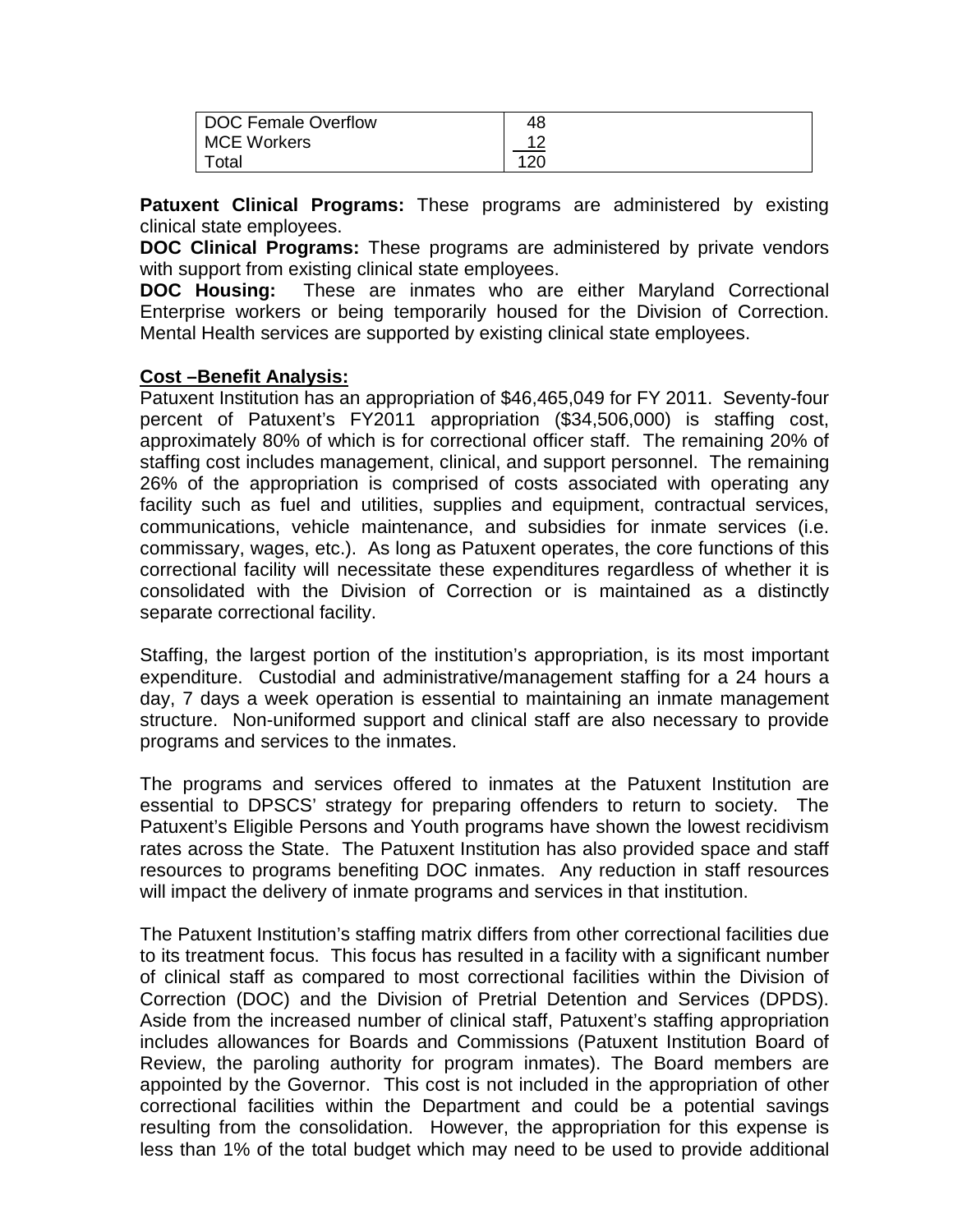resources to the Maryland Parole Commission to absorb the cases currently presided over by the Board of Review.

Certain operations are already shared between Patuxent and DOC. Patuxent utilizes the Central Transportation Unit of DOC for transportation of inmates to and from Patuxent. Their commitment and records units are managed by a centralized commitment office for the Department. In addition, the Patuxent Finance office is responsible for the finances of a DOC correctional facility in the Jessup region.

Further consolidation of Patuxent operations with DOC could result in an increase in cost. Currently, Patuxent's correctional personnel utilize a different uniform than their peers in DOC. To provide DOC uniforms to Patuxent's 376 correctional personnel would cost \$201,160 (\$535/officer X 376 officers).

The benefit of maintaining Patuxent as a distinctly separate correctional facility comes from its significant number of clinical staff. Clinicians in the other custodial agencies have experienced tremendous challenges in providing services to the increasing numbers of incarcerated mentally ill offenders. Utilization of the Patuxent clinical staff to enhance and improve our delivery of mental health services to inmates throughout the Department is expected to reduce transportation costs between Patuxent and DOC facilities, as well as between any facility and outside hospitals. It is also expected that hospitalization costs will be reduced due to a more effective and efficient delivery of mental health services.

As a result of this analysis, DPSCS has determined that there would not be a significant fiscal savings to the State of Maryland from consolidating Patuxent Institution within DOC. On the contrary, at this time, it is believed that maintaining Patuxent Institution as a distinctly separate custodial agency with its significant number of clinical staff utilized to enhance mental health services across the Department will yield savings in other areas.

#### **Proposed Plan for Improved Mental Health Services**

The present assessment of Departmental mental health services provided has caused a further evaluation of the need to utilize all existing treatment resources in the most efficient manner. The following plan has been developed to accomplish this goal.

A review of the current intake process for DOC and DPDS offenders indicates that a more thorough assessment of those determined to have serious mental health issues would significantly assist in appropriate programming and housing placement. Presently, offenders are assigned to correctional facilities based primarily on classification level and bed availability. Consequently, every DOC and DPDS facility is expected to address the challenges presented by inmates with a wide array of issues, including mental health issues. This process often leads to correctional facilities not being made aware of the issues of the confined offenders, and being inappropriately staffed to handle all issues effectively. Therefore, a Mental Health Assessment Center will be created to conduct a thorough assessment and observation to develop a clear diagnostic picture and treatment plan so that each individual can be placed into the appropriate level of care and custody level.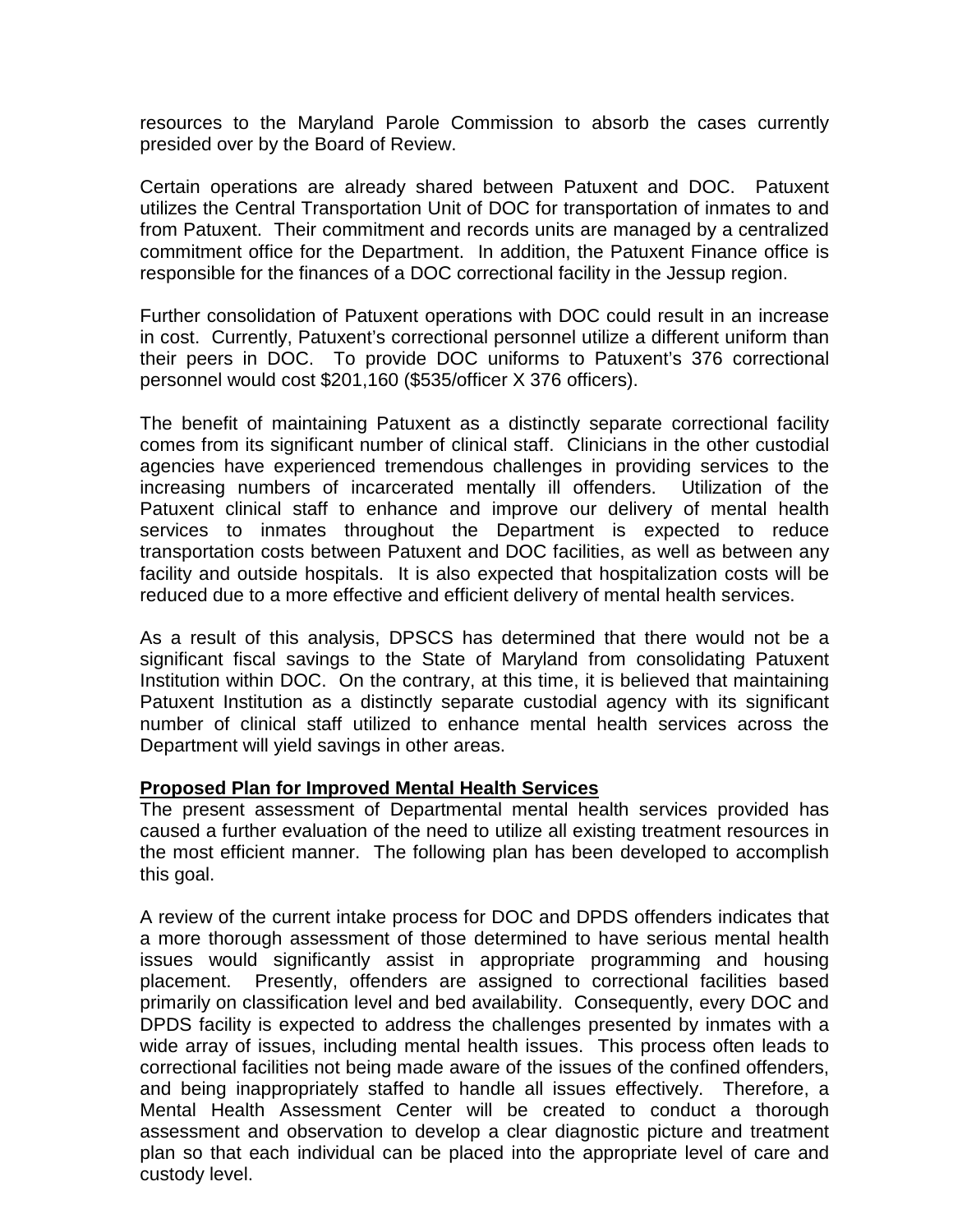As with any health issue, individuals present various levels of service need. Individuals with mental illness are no different. In order to provide a continuum of care based on worsening or lessening of illness symptoms, various levels of care are necessary. Those levels of care defined in more detail below are: acute stabilization, long-term housing for chronic severe mental illness, step-down units, transition unit, special-needs units, and behavior management units.

*Acute Stabilization:* Acute stabilization is the highest level of care for those individuals in crisis or with symptoms so severe that their normal functioning is impaired. In the community, these would be individuals appearing in a hospital emergency room for treatment.

*Long-Term Housing for Chronic Severe Mental Illness*: For some individuals, their mental illness is so severe that they cannot be stabilized to the degree necessary to function independently. In a prison setting, these individuals are generally the most vulnerable to ridicule or abuse and thus require separation from the general population. These individuals also require a much more structured environment to ensure their safety and the safety of others. In the community, these would be individuals residing in mental health hospitals.

*Step-Down Units*: For individuals who have had their acute episode stabilized but are still not to a point of functioning independently, a step-down unit is necessary. Individuals in these units still require a structured environment where they receive assistance in staying medication compliant, receive more frequent counseling services, and are safe from individuals who will prey on their vulnerabilities. The services in this unit are geared toward increasing the independence of the individuals so that they can prepare over time for transition to general population. In the community, this would be similar to a half-way house.

*Transition Unit*: Individuals with mental illness do not always adjust to change easily. For those who are being released from prison the adjustment is particularly difficult. Recidivism among the mentally ill has been shown to be higher than general population because they are dealing with mental illness along with all of the other barriers for formerly incarcerated persons. This level of care provides one-on-one assistance with planning for their re-entry into the community.

*Special Needs Units*: Some individuals with mental illness will attain stability and independent functioning through the programming offered in the more structured levels of care. However, due to their mental illness they are still vulnerable to predatory behavior in general population. They do not need as much structure as an acute care facility or a step-down unit, but need some accommodation due to their illness. These units, located in maintaining facilities across the State, provide a safe housing alternative with increased mental health services beyond the outpatient level of care available to the general population. These units can also be utilized as temporary housing for individuals whose mental illness worsens while in general population until they can be transported to the acute stabilization level of care.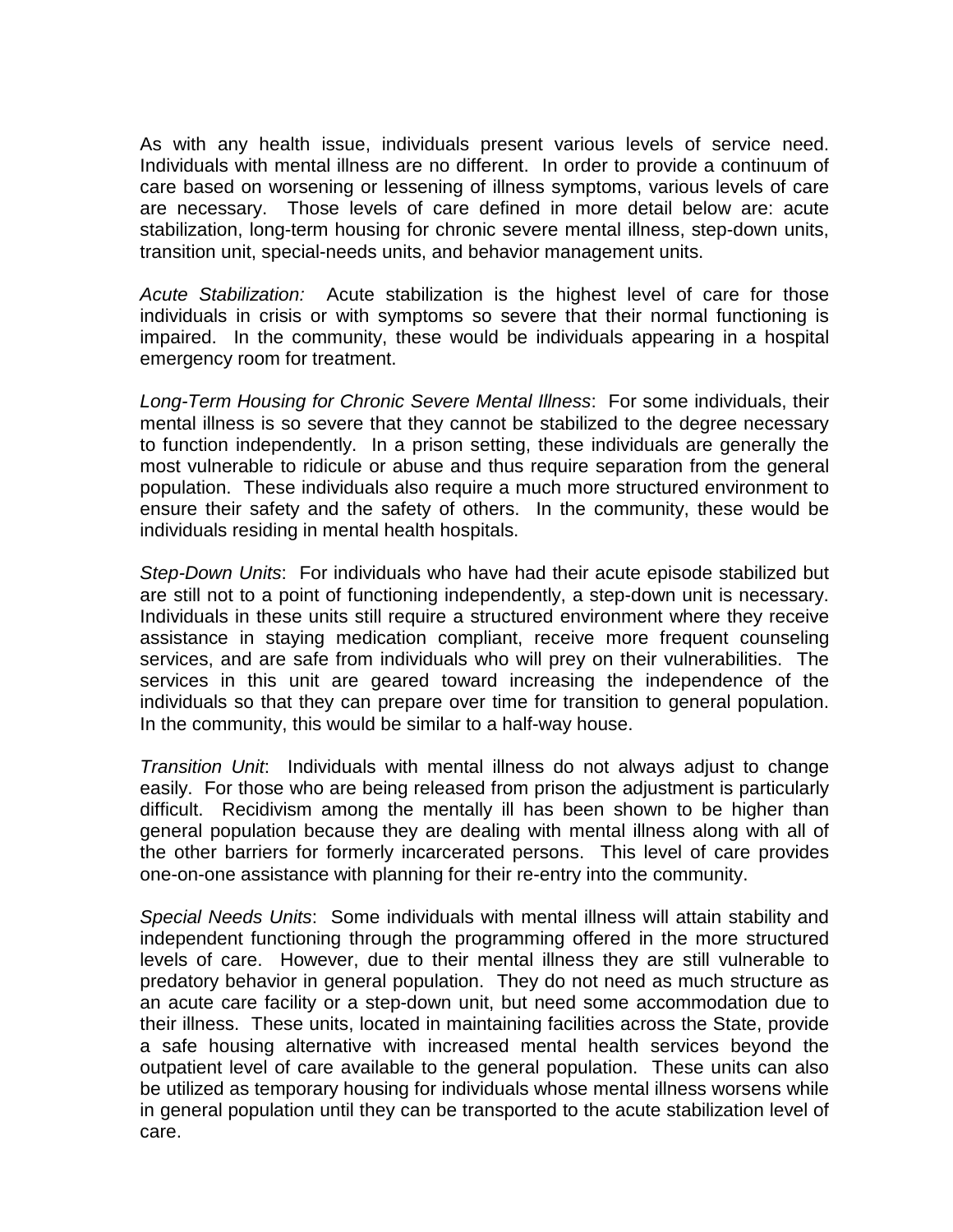*Behavior Management Units*: Some individuals present problems in the general population due to a severe personality disorder and not necessarily due to a mental illness. One individual can disrupt any situation and create problems in the general population. The behavior of these individuals appears to the lay person as being crazy and custodial staff do not understand why they are not accepted or kept in a mental health facility. However, these are the very people who would prey upon the seriously mentally ill in any of the previously mentioned units. Modifying the behavior is a very staff and time intensive process that requires specially trained people and coordinated efforts to be successful. This type of individual strains the limited resources of an institution if it is not adequately staffed and equipped to handle the individual.

A centralized mental health facility (CMHF) will house several levels of care: Acute stabilization, long-term housing for chronic severe mental illness, step-down, and transition. The Patuxent Institution currently houses the Correctional Mental Health Center – Jessup, which has been a centralized mental health facility. Our plan is to maintain the centralization of the more intensive mental health services but increase treatment capacity and conduct a more thorough assessment utilizing Patuxent clinical resources.

Offenders who are diagnosed as having an acute mental health episode will remain at the CMHF. It is anticipated that the comprehensive assessment process will result in identifying additional inmates who have a serious mental illness and are not able to return to general population. Some of them would remain at the CMHF in a step down unit. Offenders in the Step-Down Unit who attain adequate emotional stability will eventually be transferred to a maintaining facility that is prepared to provide on-going mental health support services. Offenders who are near their release date will remain on the Transition Unit where staff can coordinate an effective discharge plan to the community that allows for follow up mental health care and supervision.

Special Needs Units (SNU) will be made available in regional locations throughout DOC to accommodate all levels of offender security. These units are designed for offenders who may remain emotionally vulnerable but no longer need the intensive services that are delivered at the CMHF. In addition, Behavioral Management Programs (BMP) will be created in strategic locations across the State. These units will be specially designed to address the needs of offenders who have severe behavioral problems rather than serious mental illnesses.

A primary concern noted by both security and clinical staff has been the need for improved coordination of both transfers and continuity of care. As a result, it has been determined that the available level of resources may be a driving factor associated with an offender's transfer to a maintaining institution. In order to address this need, each pending offender transfer will be reviewed by a mental health placement committee. This committee will be chaired by the Director of Mental Health or his designee and will include treating clinicians and the Assistant Commissioners in the Division of Correction.

Mental health resources Department-wide will be reviewed and utilized differently to ensure that the Assessment Center, CMHF, SNU's, and BMP's are appropriately